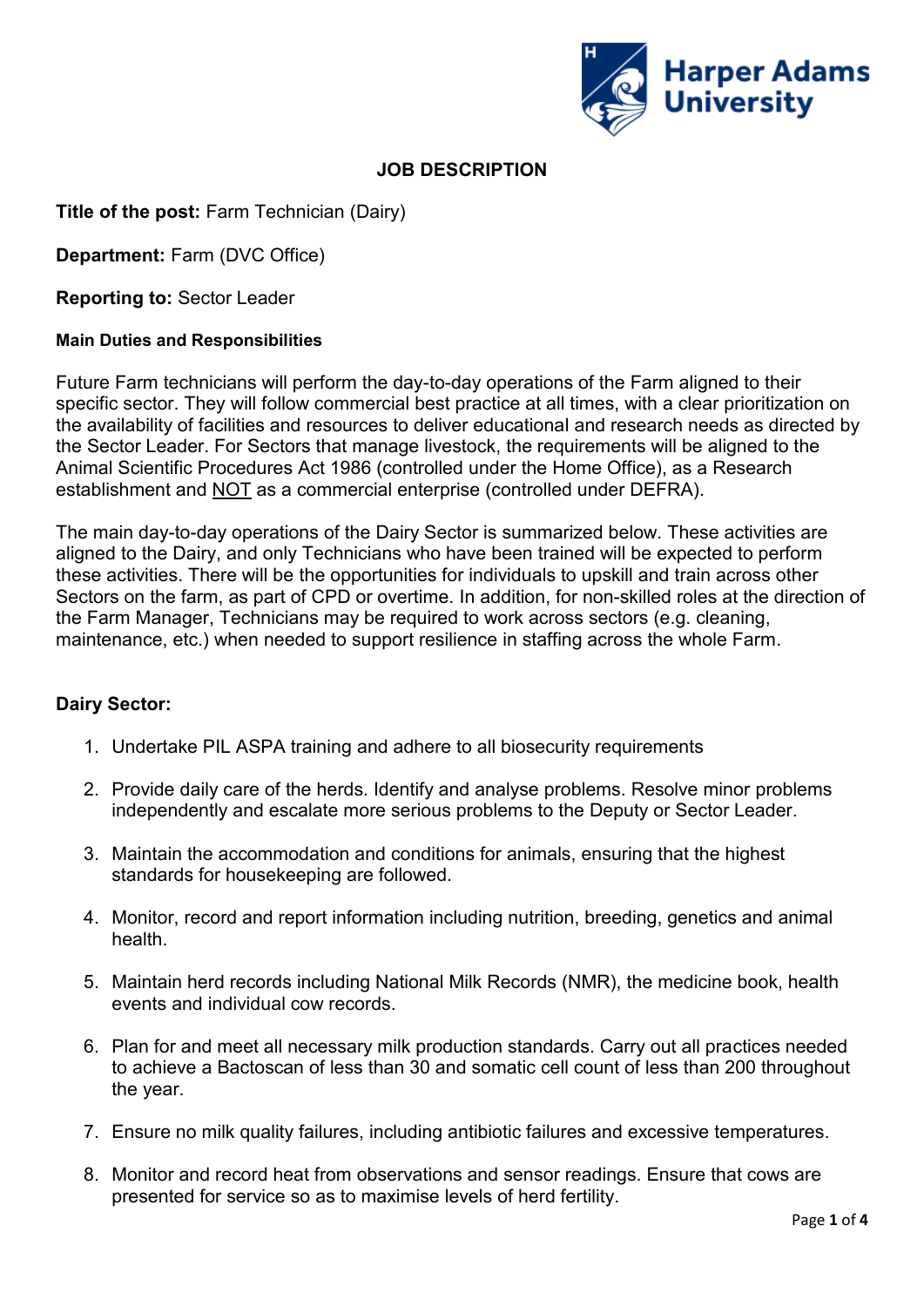- 9. Work as part of a team to support research farm operations and the care of livestock.
- 10.Maintain performance and human and livestock welfare by ensuring that all activities, including milking, are carried efficiently and on time.
- 11.Prepare the Future farm for trial and experimental work and provide technical support for experimental work, data collection and collation, when required.
- 12.Identify problems with farm buildings, plant, equipment and vehicles. Resolve minor problems independently and escalate more serious problems to the appropriate person or team.
- 13.Prepare Future farm facilities for teaching sessions and short courses. Provide resources for academic staff. Directly supervise students on the farm and support the development of practical skills.
- 14.Assist with other farm duties necessary for the successful operation of the dairy enterprise.
- 15.All other duties and responsibilities commensurate with the post and the salary range of the grade.

|                    | <b>Essential</b>                                                                     | <b>Desirable</b>                                                                                                                                           |
|--------------------|--------------------------------------------------------------------------------------|------------------------------------------------------------------------------------------------------------------------------------------------------------|
| Qualifications     |                                                                                      | Formal qualifications in a relevant<br>discipline                                                                                                          |
|                    |                                                                                      | Possession of a full driving license                                                                                                                       |
|                    |                                                                                      | Rough terrain handler qualification                                                                                                                        |
| Experience         | Precious experience of milking<br>and working with livestock.                        | thorough understanding<br>of<br>A<br>production in at least one of the<br>sectors of the research farm<br>Experience in the operation of farm<br>machinery |
| Knowledge & Skills | An ability to work effectively<br>individually and as part of a team                 |                                                                                                                                                            |
|                    | An ability to take responsibility<br>for allocated tasks and make<br>sound decisions |                                                                                                                                                            |
|                    | An ability to learn new skills                                                       |                                                                                                                                                            |

## **Personal Specification**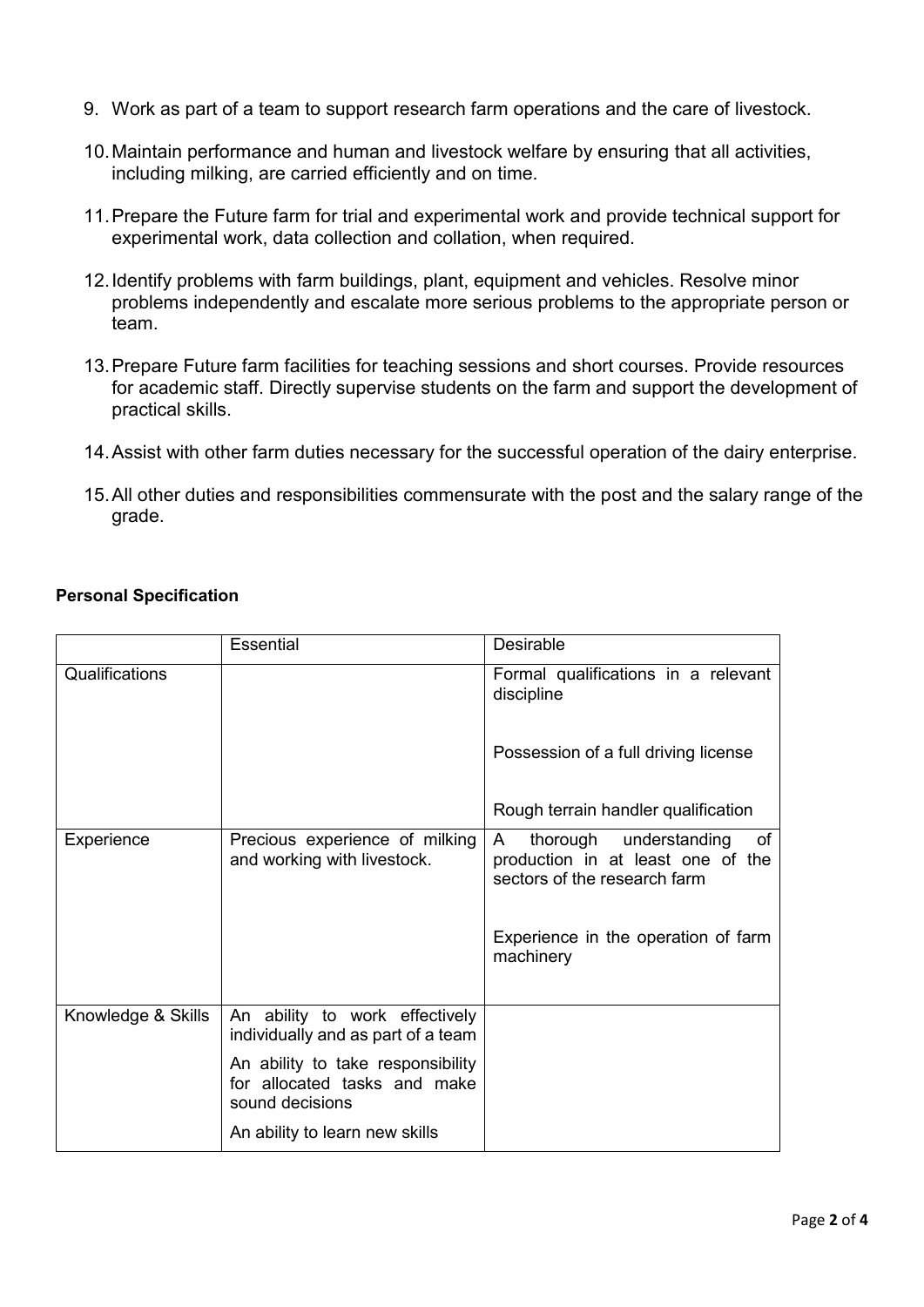|  | Motivation to work in a role that<br>involves working<br>with                                                |  |
|--|--------------------------------------------------------------------------------------------------------------|--|
|  | animals/crops<br>Commitment to ensure<br>the<br>highest standards of livestock<br>health and welfare (sector |  |
|  | specific)                                                                                                    |  |
|  | Attention to detail and accurate<br>record keeping                                                           |  |
|  | Exceptionally high standards of<br>housekeeping and hygiene                                                  |  |

#### **Conditions of Service**

The national recommendations which have arisen from the negotiations between UCEA and the unions recognised at national level, the Joint Negotiating Committee for Higher Education Staff (JNCHES), directly affect the terms and conditions insofar as they have been adopted by the Board of Governors.

| <b>Salary</b>                    | The commencing salary will be within the range £24,871 - £27,116 per annum. The<br>point of entry will be dependent upon relevant qualifications and experience. Salaries<br>are paid monthly, in arrears, by credit transfer on the 28 <sup>th</sup> day of the month.                                                                                                                                                                                                                  |
|----------------------------------|------------------------------------------------------------------------------------------------------------------------------------------------------------------------------------------------------------------------------------------------------------------------------------------------------------------------------------------------------------------------------------------------------------------------------------------------------------------------------------------|
| <b>Contract</b><br><b>Term</b>   | This is a full-time permanent contract. The employment may be terminated during the<br>course of the contract by either party giving 1 months' notice in writing.                                                                                                                                                                                                                                                                                                                        |
| <b>Hours of</b><br><b>Work</b>   | The routine working week is 37 hours over Monday to Sunday, inclusive. There may<br>be a requirement for non-contractual overtime and time plus one half or time off in lieu<br>may be allowed for agreed hours worked in excess of 37 per week. A rota for out of<br>hours work for livestock sector Technicians is a requirement of the job to cover animal<br>feeding, welfare checks and milking. This will be paid at time plus one half.                                           |
| <b>Holidays</b>                  | The annual holiday entitlement is 22 working days, plus 8 University closure days and<br>Bank Holidays. Annual holiday entitlement rises to 25 working days with 5 years'<br>service. The holiday year runs from 1 August to 31 July and in the holiday year in<br>which the employment commences or terminates the holiday entitlement will accrue<br>on a pro-rata basis for each complete week of service. The timing of holidays is subject<br>to the agreement of the Line Manager. |
| <b>Sick Leave</b>                | During periods of certified sickness the post-holder will be eligible to receive sick pay<br>in accordance with the University Sick Pay Policy. The payment of sick pay is subject<br>to compliance with the University rules for the notification and verification of sickness<br>absence, details of which will be provided to the successful applicant upon<br>commencement of employment.                                                                                            |
| <b>Pension</b>                   | The post-holder will be entitled to join the Harper Adams Group Pension Scheme and<br>details will be provided to the successful applicant upon commencement of<br>employment. For existing employees, current arrangements will be continuous.                                                                                                                                                                                                                                          |
| <b>Exclusivity</b><br>of Service | You are required to devote your full-time attention and abilities to your duties during<br>working hours and to act in the best interests of the University at all times. Accordingly,<br>you must not, without written consent of the University, undertake employment or<br>engagement including external consultancy, which might interfere with the<br>performance of your duties or conflict with the interests of the University.                                                  |
|                                  |                                                                                                                                                                                                                                                                                                                                                                                                                                                                                          |